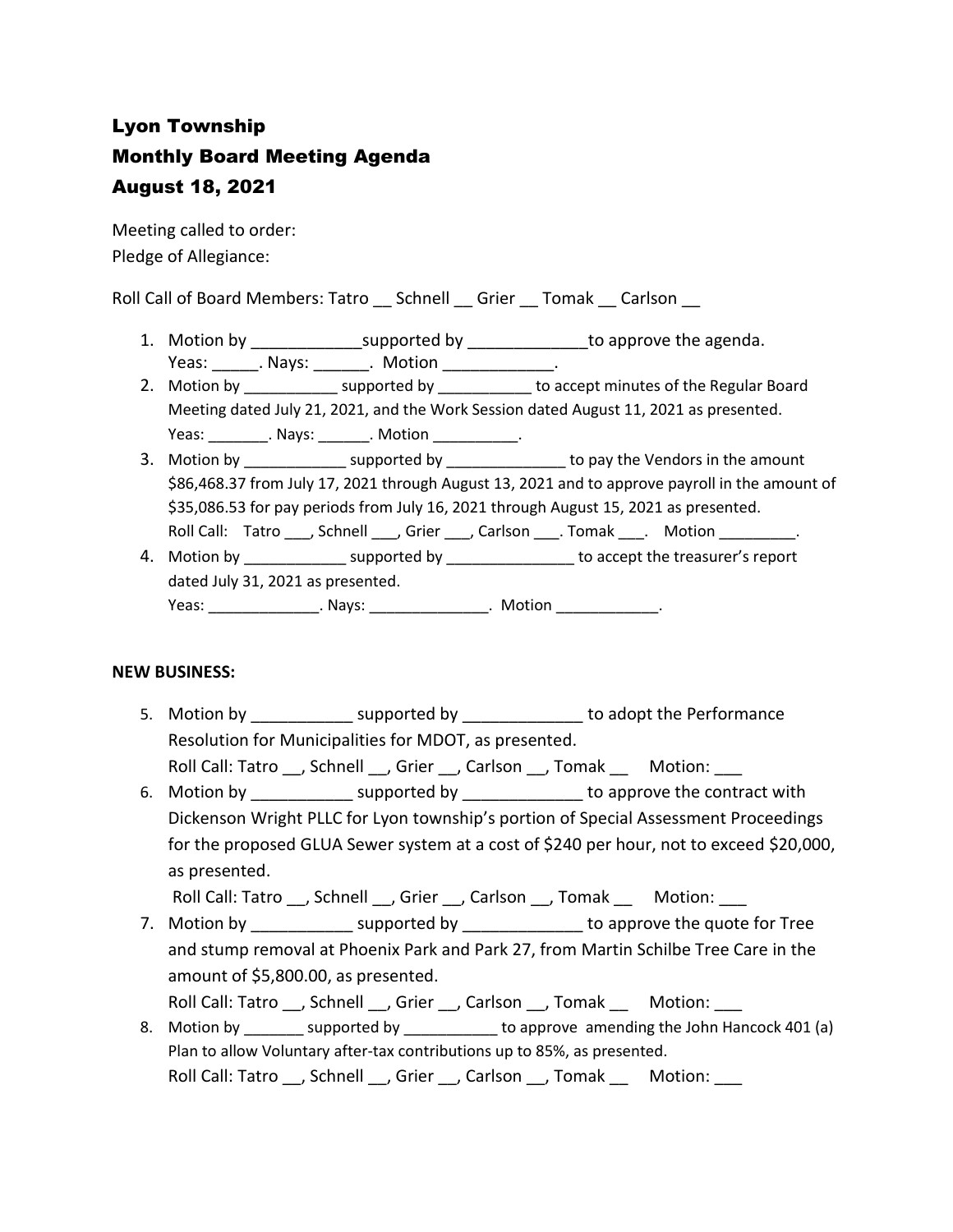9. Motion by \_\_\_\_\_\_\_ supported by \_\_\_\_\_\_\_\_\_\_\_ to approve Form L-4029 2021 Tax Rate Request as presented.

Roll Call: Tatro \_\_, Schnell \_\_, Grier \_\_, Carlson \_\_, Tomak \_\_ Motion: \_\_\_

- 10. Motion by \_\_\_\_\_\_\_\_ supported by \_\_\_\_\_\_\_\_\_\_\_ to create the position of Building Department Assistant/ Data Entry at an hourly rate of \$11.50 per hour. Roll Call: Tatro \_\_, Schnell \_\_, Grier \_\_, Carlson \_\_, Tomak \_\_ Motion: \_\_\_
- 11. Motion by \_\_\_\_\_\_\_ supported by \_\_\_\_\_\_\_\_\_\_\_ to appoint Lenette Tomak to the role of Building Department Assistant/ Data Entry (as a Trustee with additional duties) at an hourly rate of \$11.50/ hour not to exceed 15 hours per week. Roll Call: Tatro \_\_, Schnell \_\_, Grier \_\_, Carlson \_\_, Tomak \_\_ Motion: \_\_\_

**CORRESPENDENCE:** Cherry capitol Connection

#### **DEPARTMENT REPORTS:**

#### **W. Cleeves:**

Fire Department:

#### **Dailey:**

Cemetery:

#### **Stabinski:**

Ordinance:

#### **JC Holder:**

Parks:

Maintenance:

## **Carlson:**

Planning Commission:

Recreation Committee:

## **Tomak :**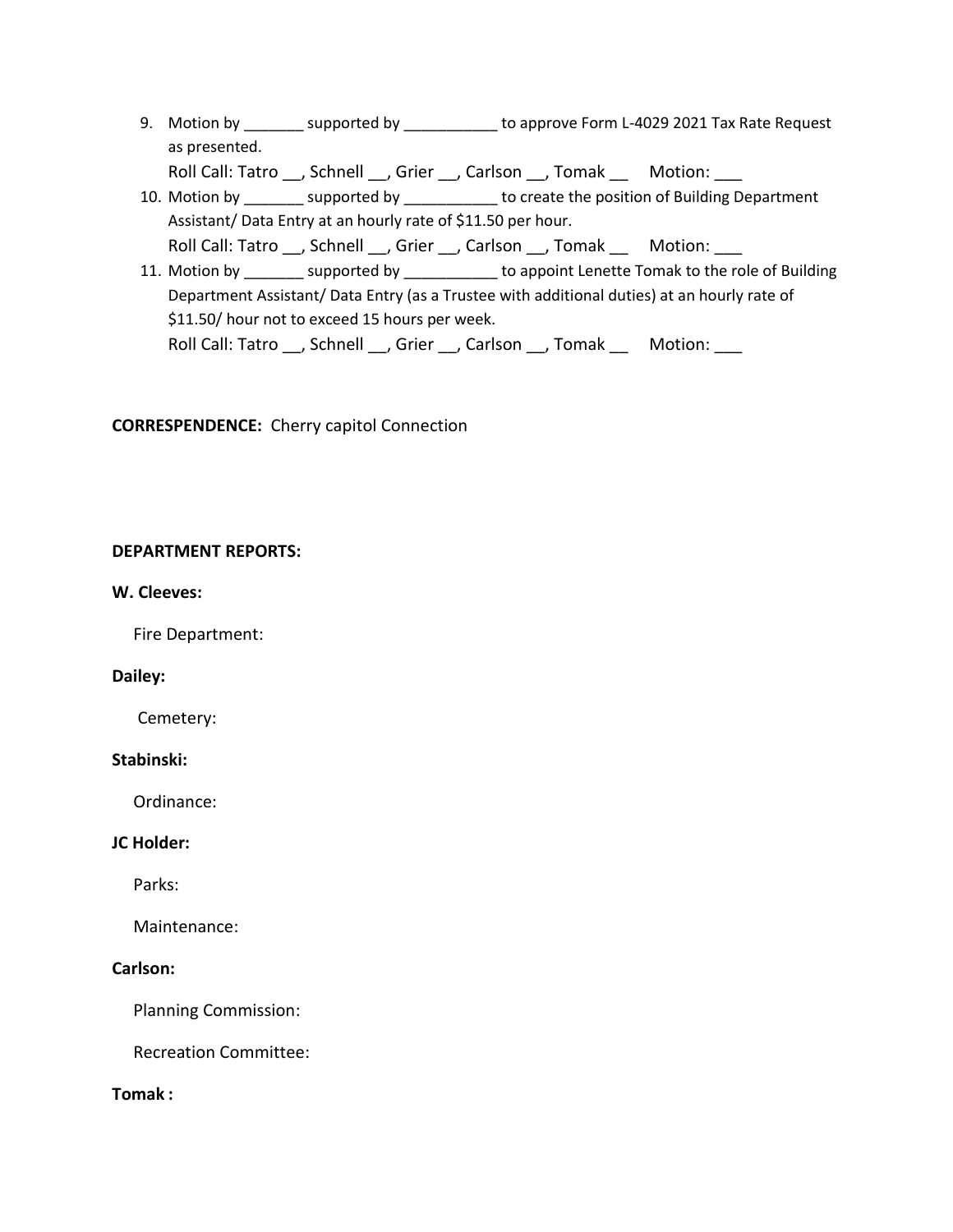Library:

**Cook:**

HLUA:

# **BOARD COMMENTS:**

**Supervisor Tatro:**

**Clerk Schnell:** 

**Treasurer Grier:**

**Trustee Tomak:**

**Trustee Carlson:**

## **PUBLIC COMMENTS**:

Motion by \_\_\_\_\_\_, supported by \_\_\_\_\_\_\_\_ to adjourn the meeting. Yeas: \_\_\_\_\_\_.

Nays: \_\_\_\_\_\_\_\_\_.

Time of Adjournment \_\_\_\_\_\_\_\_\_\_\_\_\_\_